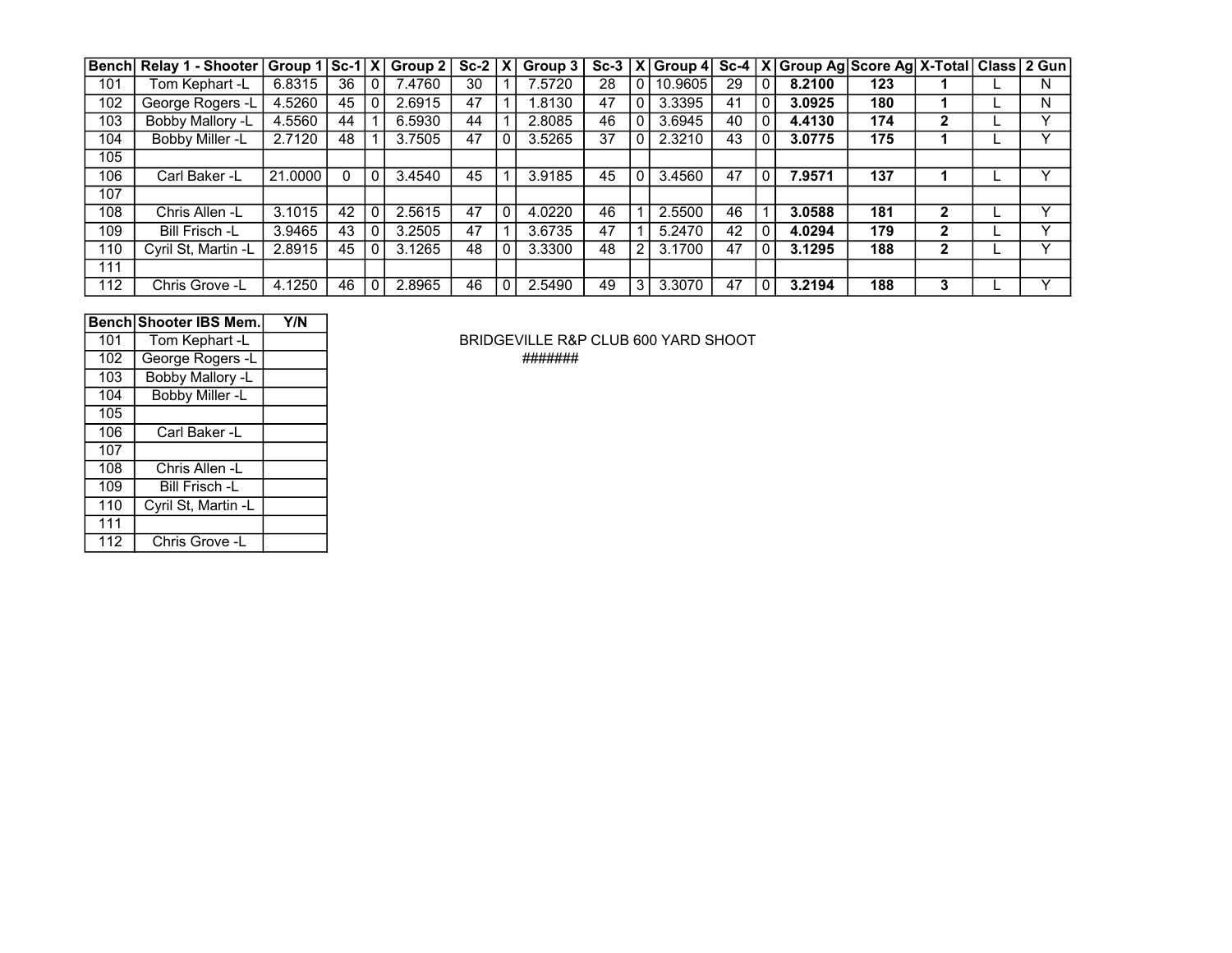| <b>Bench</b> | Relay 2 - Shooter   Group 1 |        | $ Sc-1 X $ |              | Group 2 | $Sc-2$ $ \chi $ |              | $ $ Group 3 |    |                | $\overline{Sc-3  X }$ Group 4 |    |              | Sc-4   X   Group Ag   Score Ag   X-Total |     |              |   | Class 2 Gun  |
|--------------|-----------------------------|--------|------------|--------------|---------|-----------------|--------------|-------------|----|----------------|-------------------------------|----|--------------|------------------------------------------|-----|--------------|---|--------------|
| 201          | Caleb Kephart -L            | 6.0615 | 35         | 0            | 8.0515  | 21              | 0            | 2.6895      | 35 | $\overline{0}$ | 5.8560                        | 33 | $\mathbf{0}$ | 5.6646                                   | 124 | 0            |   | N            |
| 202          | Nick Cornell -L             | 3.3130 | 46         |              | 2.1215  | 44              | $\mathbf{0}$ | 4.5705      | 45 | 0              | 2.7955                        | 49 | 3            | 3.2001                                   | 184 | 4            |   | N            |
| 203          |                             |        |            |              |         |                 |              |             |    |                |                               |    |              |                                          |     |              |   |              |
| 204          | Bobby Miller -H             | 3.1530 | 43         | $\mathbf{0}$ | .9960   | 45              | $\mathbf{0}$ | .8400       | 41 | $\overline{0}$ | 3.9670                        | 46 |              | 2.7390                                   | 175 | 0            | н | $\checkmark$ |
| 205          | Mike Burns - H              | 4.0305 | 48         | $\mathbf{0}$ | 6.3530  | 44              | 0            | 3.3280      | 48 |                | 5.3480                        | 39 |              | 4.7649                                   | 179 | 2            | н |              |
| 206          |                             |        |            |              |         |                 |              |             |    |                |                               |    |              |                                          |     |              |   |              |
| 207          | James Salisbury -L          | 7.1035 | 8          | 0            | .9615   | 43              | $\mathbf{0}$ | 8.4660      | 42 |                | 5.0345                        | 43 | $\mathbf{0}$ | 7.1414                                   | 136 |              |   | N            |
| 208          |                             |        |            |              |         |                 |              |             |    |                |                               |    |              |                                          |     |              |   |              |
| 209          | Bill Frisch -H              | 2.4515 | 43         | $\mathbf{0}$ | 3.7415  | 43              | $\mathbf{0}$ | 5.6935      | 45 |                | 3.6040                        | 46 |              | 3.8726                                   | 177 | $\mathbf{2}$ | н | $\checkmark$ |
| 210          | Cyril St. Martin -H         | 2.8580 | 49         | 0            | 3.7245  | 45              | $\mathbf{0}$ | 2.6370      | 39 | $\Omega$       | 5.7530                        | 44 | 0            | 3.7431                                   | 177 | 0            | н | $\checkmark$ |
| 211          |                             |        |            |              |         |                 |              |             |    |                |                               |    |              |                                          |     |              |   |              |
| 212          |                             |        |            |              |         |                 |              |             |    |                |                               |    |              |                                          |     |              |   |              |

|     | Benchl Shooter IBS Mem. | Y/N |
|-----|-------------------------|-----|
| 201 | Caleb Kephart -L        |     |
| 202 | Nick Cornell -L         |     |
| 203 |                         |     |
| 204 | <b>Bobby Miller -H</b>  |     |
| 205 | Mike Burns - H          |     |
| 206 |                         |     |
| 207 | James Salisbury -L      |     |
| 208 |                         |     |
| 209 | <b>Bill Frisch -H</b>   |     |
| 210 | Cyril St. Martin -H     |     |
| 211 |                         |     |
| 212 |                         |     |

BRIDGEVILLE R&P CLUB 600 YARD SHOOT Nick Cornell -L #######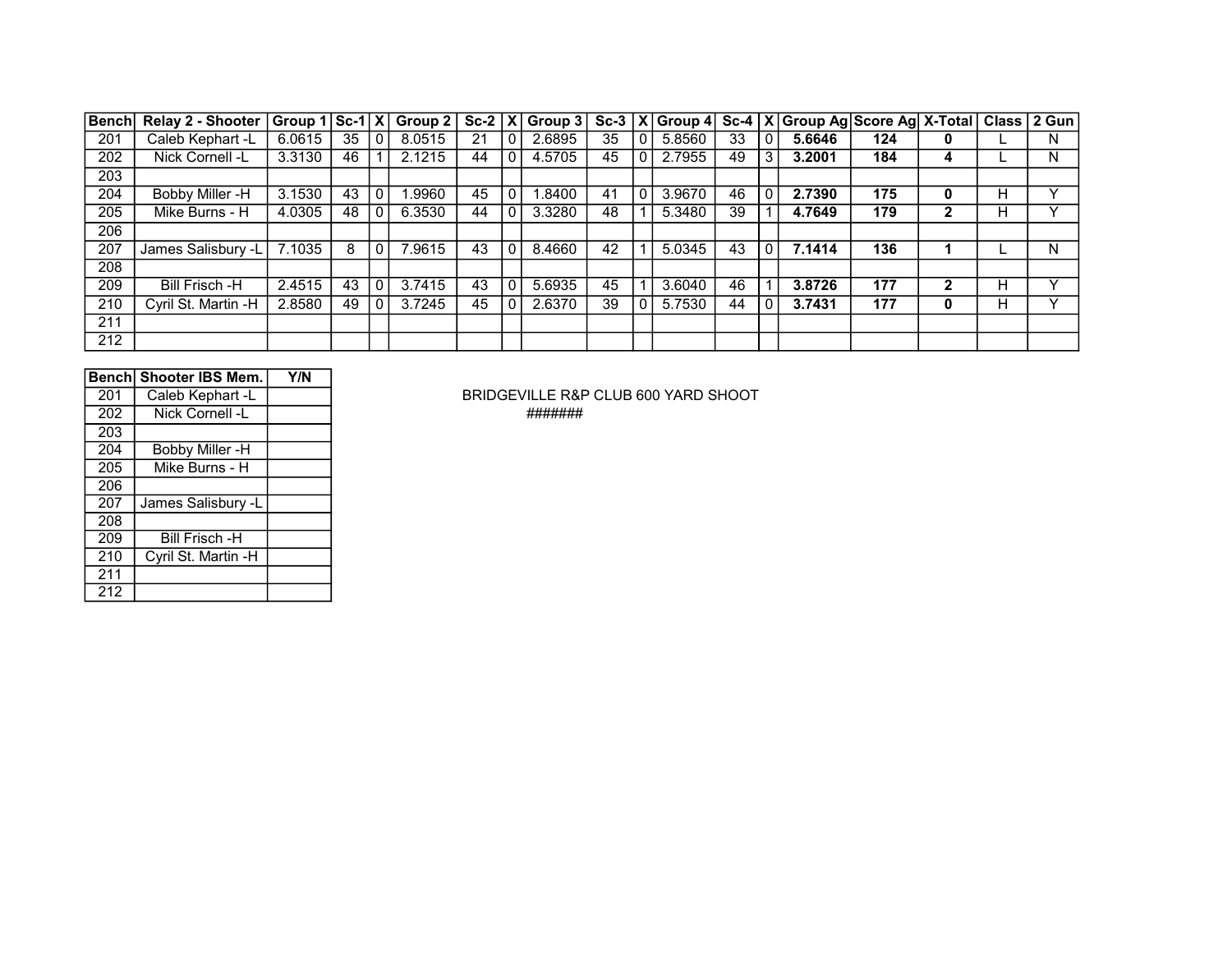| Bench | <b>Relay 3 - Shooter</b> | $ Group 1 Sc-1 X Group 2 Sc-2 X Group 3 Sc-3 X$ |    |          |        |    |   |        |    |             | Group $4$ |    |              | Sc-4   X   Group Ag   Score Ag   X-Total   Class   2 Gun |     |   |   |   |
|-------|--------------------------|-------------------------------------------------|----|----------|--------|----|---|--------|----|-------------|-----------|----|--------------|----------------------------------------------------------|-----|---|---|---|
| 301   | Tom Kephart -L           | 4.4835                                          | 32 | $\Omega$ | 5.1765 | 43 |   | 3.1445 | 41 | $\mathbf 0$ | 9.5615    | 34 | $\mathbf{0}$ | 5.5915                                                   | 150 | 0 |   | N |
| 302   |                          |                                                 |    |          |        |    |   |        |    |             |           |    |              |                                                          |     |   |   |   |
| 303   | Bobby Mallory -H         | 2.7720                                          | 48 | 0        | 2.6395 | 42 |   | 4.5995 | 43 | $\Omega$    | 2.9075    | 45 |              | 3.2296                                                   | 178 | 0 |   |   |
| 304   | Rodney Sullivan -L       | 4.2925                                          | 46 | 0        | 2.1730 | 49 |   | 3.8455 | 41 | $\Omega$    | 2.8850    | 49 |              | 3.2990                                                   | 185 | 0 |   | N |
| 305   | Mike Burns -L            | 3.0570                                          | 35 | 0        | 4.2585 | 39 |   | 3.5785 | 48 | 2           | 7.0860    | 44 | $\Omega$     | 4.4950                                                   | 166 | 2 |   |   |
| 306   | Carl Baker -H            | 5.5835                                          | 39 | 0        | 3.0360 | 44 |   | 4.2150 | 46 | 0           | 2.9370    | 49 |              | 3.9429                                                   | 178 | 2 | н |   |
| 307   |                          |                                                 |    |          |        |    |   |        |    |             |           |    |              |                                                          |     |   |   |   |
| 308   | Chris Allen -H           | 4.0920                                          | 44 |          | 2.6130 | 47 |   | 4.9925 | 46 | $\mathbf 0$ | 4.3730    | 42 | $\mathbf{0}$ | 4.0176                                                   | 179 | 2 | н |   |
| 309   |                          |                                                 |    |          |        |    |   |        |    |             |           |    |              |                                                          |     |   |   |   |
| 310   |                          |                                                 |    |          |        |    |   |        |    |             |           |    |              |                                                          |     |   |   |   |
| 311   |                          |                                                 |    |          |        |    |   |        |    |             |           |    |              |                                                          |     |   |   |   |
| 312   | Chris Grove -H           | 3.7940                                          | 43 |          | 2.7450 | 48 | 3 | 3.2510 | 48 | 3           | 2.7150    | 38 | $\mathbf{0}$ | 3.1263                                                   | 177 |   | н |   |

|     | Bench Shooter IBS Mem. | Y/N |
|-----|------------------------|-----|
| 301 | Tom Kephart -L         |     |
| 302 |                        |     |
| 303 | Bobby Mallory -H       |     |
| 304 | Rodney Sullivan -L     |     |
| 305 | Mike Burns -L          |     |
| 306 | Carl Baker -H          |     |
| 307 |                        |     |
| 308 | Chris Allen -H         |     |
| 309 |                        |     |
| 310 |                        |     |
| 311 |                        |     |
| 312 | Chris Grove -H         |     |

BRIDGEVILLE R&P CLUB 600 YARD SHOOT #######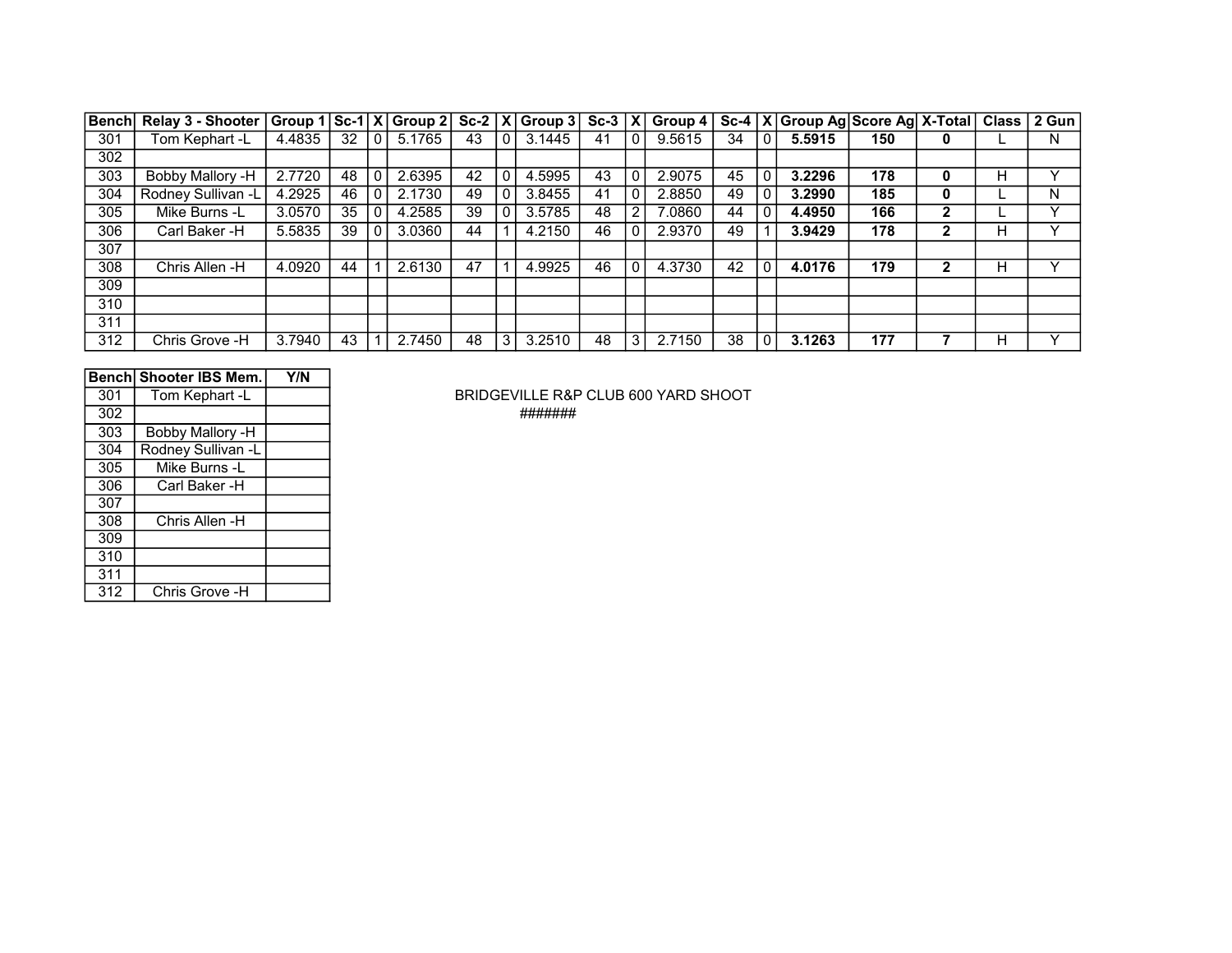| <b>BRIBGE R&amp;P CLUB 600 YARD</b> |                |                 |              |                  | <b>Equipment List</b> |       | 3/19/2022  |        |                 |          |
|-------------------------------------|----------------|-----------------|--------------|------------------|-----------------------|-------|------------|--------|-----------------|----------|
| Mike Burns -L                       | <b>REM</b>     | <b>Bartlein</b> | The Rifler   | The Rifler       | Sightron              | 50x   | Lapua      | 4350   | <b>Bely 155</b> | 308      |
| Bobby Mallory -H                    | Howa           | <b>Brux</b>     | Campbell     | Lee Six          | Sightron              | 6x24  | Lapua      | AA2495 | Berger 108      | 6 BR     |
| Bobby Mallory -L                    | <b>BAT</b>     | <b>Brux</b>     | Campbell     | Self             | Weaver                | 46    | Lapua      | AA2495 | Berger 108      | 6 BR     |
| Rodney Sullivan -L Borden           |                | <b>Brux</b>     | Short        | <b>McMillian</b> | Vortex                | 15x60 | Lapua      | H4350  | Sierra 142      | 6.5x47   |
| Caleb Kephart -L                    | Savage         | Kriger          | Fox          |                  | Weaver                | 36    |            |        |                 | 6 BR     |
| Tom Kephart -L                      | <b>BAT</b>     | Krieger         | <b>Burns</b> |                  |                       |       |            |        |                 | 6.5x47   |
| Tom Kephart -L                      | Savage         | Krieger         | <b>Burns</b> |                  |                       |       |            |        |                 | 6.5x284  |
| Nick Cornell -L                     | Bordenl        | Fisher          | Fisher       | <b>Nicks</b>     | Nightforce            | 12x14 | Lapua      | Varget | Peinhardt 106   | 6MM      |
| George Rogers -L                    | Stolle         | Fisher          | Fisher       | Hunter           | Nightforce            | 12x42 | Lapua      | h4895  | Peinhardt 106   | 6 BR     |
| Bobby Miller -H                     | <b>BAT</b>     | Krieger         |              | Wheeler          | Nightforce            | 10x50 | Lapua      | Varget | <b>Bibb 104</b> | 6 dasher |
| <b>Bobby Miller -L</b>              | <b>BAT</b>     | Krieger         |              | Wheeler          | Nightforce            | 10x50 | Lapua      | Varget | <b>Bibb 104</b> | 6 dasher |
| Carl Baker -L                       | <b>Bordenl</b> | <b>Brux</b>     | Short        |                  | Kahles                |       | Lapua      | H4895  | Hunter 106      | 6 BRA    |
| James Salisbury -L                  | <b>REM</b>     | <b>Bartlein</b> |              | Boyds            | Sightmark 10x40x56    |       | <b>ADG</b> | 7977   | Berger 200      | 300WM    |
| <b>Bill Frisch -H</b>               | Panda          | Fisher          | Fisher       | Leonard          | Nightforce            | 12x42 | Lapua      | Varget | Peinhardt 106   | 6MM      |
| <b>Bill Frisch -L</b>               | Panda          | Fisher          | Fisher       | Leonard          | Nightforce            | 12x42 | Lapua      | Varget | Peinhardt 106   | 6MM      |
| Cyril St. Martin -H                 | <b>BAT</b>     | Krieger         | Wheeler      | LRB/LBR          | Nightforce            | 15x55 | Lapua      |        |                 | 6 BRA    |
| Cyril St. Martin -L                 | <b>BAT</b>     | Krieger         | Wheeler      | LRB/LBR          | Nightforce            | 12x42 | Lapua      |        |                 | 6 BRA    |
| Chris Allen -H                      | <b>BAT</b>     | <b>Brux</b>     | Allen        | Kelbly           | Sightron              | 10x50 | Lapua      | 4895   | Berger 105      | 6 BRA    |
| Chris Allen -L                      | BAT            | <b>Brux</b>     | Allen        | Kelbly           | Sightron              | 10x50 | Lapua      | 4895   | Berger 105      | 6 BRA    |
| Chris Grove -H                      | <b>BAT</b>     | Krieger         |              | Hunter           | Nightforce            | 15x55 | Lapua      | Varget | Roys 103        | 6BR      |
| Chris Grove -L                      | <b>BAT</b>     | Krieger         |              | Hunter           | Nightforce            | 15x55 | Lapua      | Varget | Roys 103        | 6BR      |